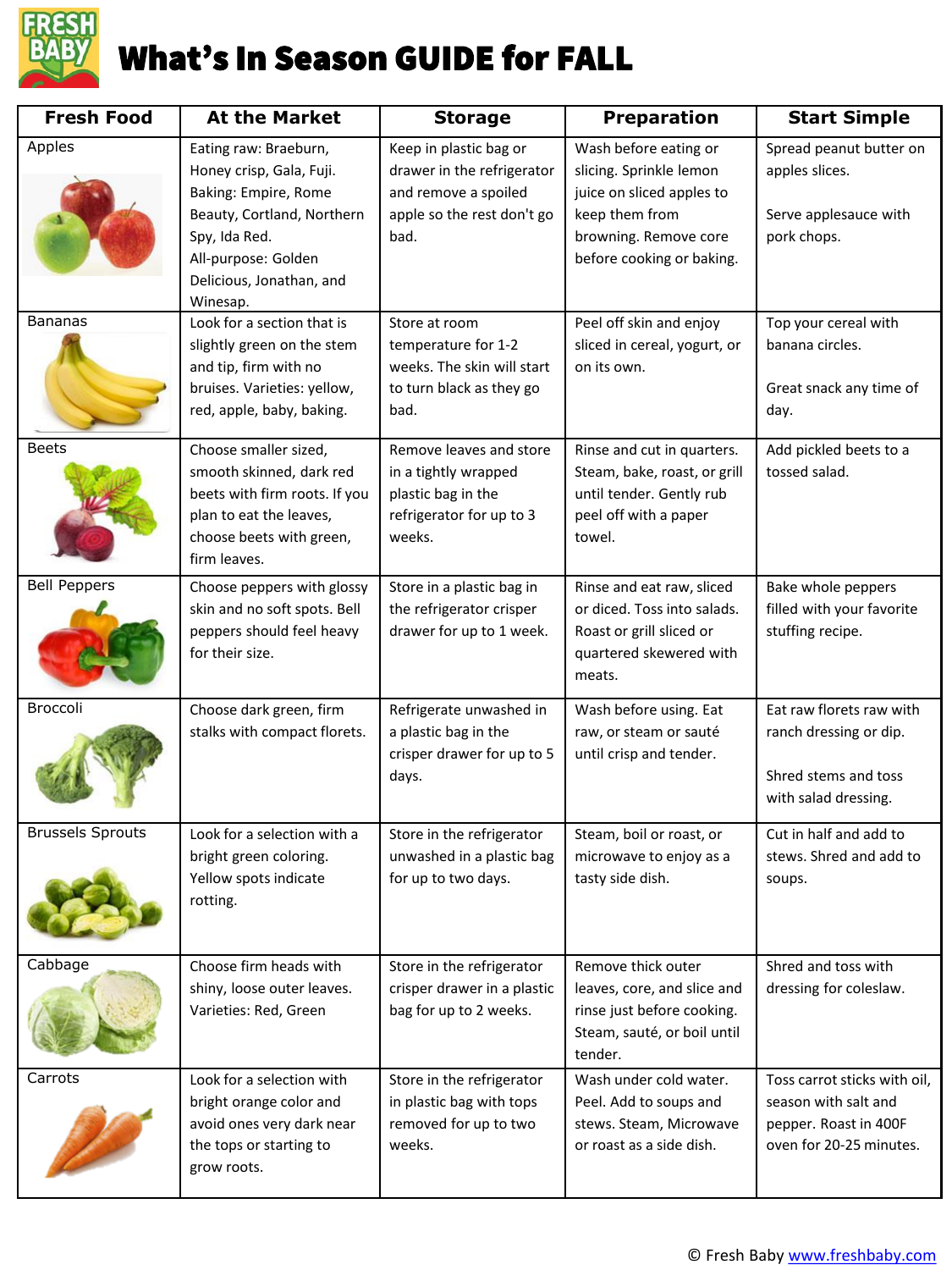

| <b>Fresh Food</b>     | <b>At the Market</b>                                                                                                | <b>Storage</b>                                                                                         | <b>Preparation</b>                                                                                                                          | <b>Start Simple</b>                                                                                          |
|-----------------------|---------------------------------------------------------------------------------------------------------------------|--------------------------------------------------------------------------------------------------------|---------------------------------------------------------------------------------------------------------------------------------------------|--------------------------------------------------------------------------------------------------------------|
| Cauliflower           | Look for a creamy white<br>coloring with no browning.<br>The leaves should be crisp<br>and a bright green.          | Refrigerate in a plastic<br>bag for up to five days<br>with stem side up.                              | Wash in cold water.<br>Remove the stem and<br>leaves. Break into small<br>pieces. Eat raw. Steam,<br>roast, or microwave.                   | Chop into fine pieces and<br>steam. Serve as a<br>replacement for rice.                                      |
| Celery                | Choose firm stalks without<br>yellow or brown leaves or<br>spots.                                                   | Store in a plastic produce<br>bag in the refrigerator for<br>up to 1 week.                             | Cut off the base, leaves,<br>and rinse the stalks.                                                                                          | Cut and eat raw with<br>hummus or dip. Dice or<br>slice for stir-fry and<br>soups.                           |
| <b>Collard Greens</b> | Choose firm, crisp<br>and deeply colored<br>leaves.                                                                 | Refrigerate in a plastic<br>produce bag for up to 5<br>days.                                           | Rinse, remove the thick<br>stems, and chop. Sauté,<br>stem or microwave in an<br>inch of water.                                             | Collard Green leaves are<br>tough enough to be used<br>in place of tortillas for a<br>fresh twist on a wrap. |
| Cranberries           | Berries should be plump<br>and a rich red color.                                                                    | Store in a plastic bag in<br>the freezer for up to nine<br>months.                                     | Rinse in water before<br>consuming or cooking and<br>toss out any with bruises.                                                             | Add dried cranberries to<br>muffin or cornbread<br>recipes.                                                  |
| Garlic                | Choose firm bulbs with no<br>dark spots. Elephant garlic<br>is the mildest, Pink is mild,<br>and white is stronger. | Store at room<br>temperature in skin for<br>up to 2 weeks.                                             | Peel and mince or chop.<br>Cook for 1 minute in hot<br>oil before adding to foods<br>such as stir fries,<br>marinades, stews and<br>sauces. | Add a minced garlic clove<br>to homemade salad<br>dressings.                                                 |
| Ginger                | Choose a selection with<br>firm roots and smooth skin.<br>Avoid crackers or withered<br>roots.                      | Wrap ginger in a paper<br>towel or plastic bag in<br>refrigerator for up to 3<br>weeks. Can be frozen. | Peel or scrape skin off.<br>Slice, Mince, or grate into<br>small pieces.                                                                    | Popular in Asian cooking,<br>add minced ginger to<br>soups and stir fries.                                   |
| Grapes                | Choose bunches that are<br>plump and firm.                                                                          | Refrigerate in a plastic<br>produce bag for up to 1<br>week.                                           | Wash in cold water and<br>drain in colander or gently<br>pat dry.                                                                           | Eat raw or slice in half<br>and toss in green and<br>fruit salads.                                           |
| Green Beans           | Choose bright green, firm<br>beans.                                                                                 | Store in the refrigerator<br>crisper drawer in a plastic<br>bag for up to 7 days.                      | Rinse and cut or snap off<br>ends just before cooking.<br>Steam, sauté or<br>microwave in an inch of<br>water.                              | Slice in 1-inch pieces and<br>add to soups, casseroles<br>or stews.                                          |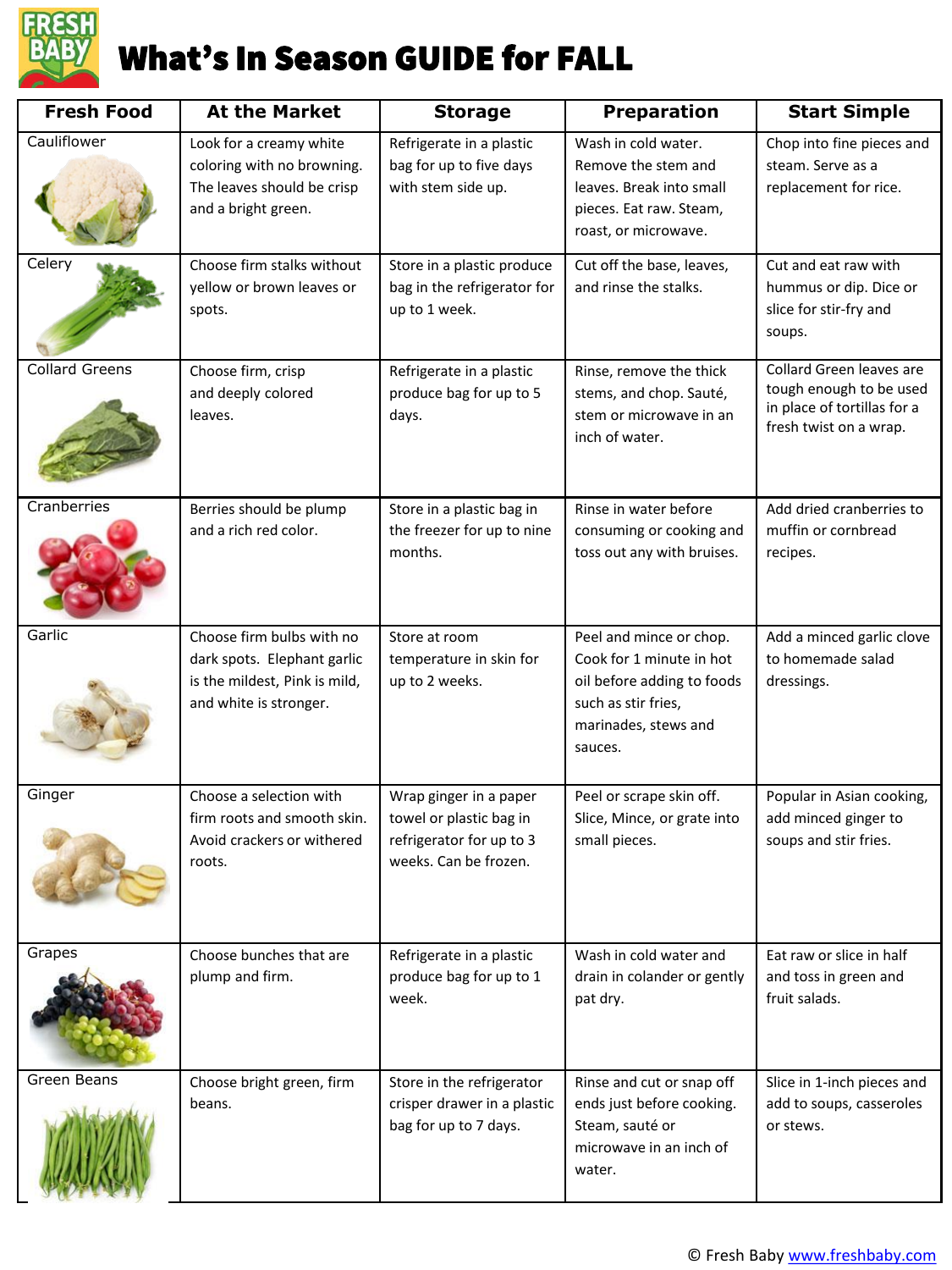

| <b>Fresh Food</b> | <b>At the Market</b>                                                                                                                                                | <b>Storage</b>                                                                                                                | <b>Preparation</b>                                                                                                                                          | <b>Recipe Ideas</b>                                                                                         |
|-------------------|---------------------------------------------------------------------------------------------------------------------------------------------------------------------|-------------------------------------------------------------------------------------------------------------------------------|-------------------------------------------------------------------------------------------------------------------------------------------------------------|-------------------------------------------------------------------------------------------------------------|
| Mangoes           | Choose firm fruit that gives<br>slightly to pressure. Colors:<br>Red, Yellow, Orange                                                                                | Ripen in a paper bag if<br>needed. Store at room<br>temperature up to 5<br>days.                                              | Slice from stem to tip and<br>separate from pit. Lay skin<br>side down and score flesh<br>in x pattern. Push skin<br>away from flesh and slice<br>skin off. | Add diced mango to<br>yogurt.                                                                               |
| Mushrooms         | Choose a selection with<br>firm texture and without<br>spots or slime. Varieties:<br>Button, Portobello,<br>Cremini, Oyster, Shitake,<br>Enoki, Chanterelle, Morel. | Refrigerate in plastic bag<br>for up to 1 week.                                                                               | Lightly brush with oil or<br>butter to sauté, grill, boil<br>or roast. Can also be<br>microwaved.                                                           | Slice raw and toss into<br>green salads.                                                                    |
| Onions            | Choose firm dry onions<br>with shiny, thin skin.<br>Varieties: yellow, red, white<br>and Vidalia.                                                                   | Store in a dry, dark spot<br>that is not next to<br>potatoes for up to one<br>month. Or up to 2 weeks<br>if next to potatoes. | Peel outer layer and skin.<br>Use a sharp knife to slice,<br>chop or dice.                                                                                  | Grill thick onion slices<br>along side meat or<br>chicken. Serve with the<br>grilled meats.                 |
| Leeks             | Choose leeks with crisp<br>green tops and shiny<br>white skin.                                                                                                      | Store in the refrigerator<br>in an open plastic bag in<br>the crisper drawer for up<br>to 2 weeks.                            | Wash, trim roots, and<br>remove the outer layer<br>before chopping.                                                                                         | Can be used in place of<br>onion in recipes.                                                                |
| Parsnips          | Choose a selection with<br>either pale yellow or an off-<br>white coloring and should<br>have firm and smooth roots<br>without any moist spots.                     | Refrigerate in plastic bag<br>for up to 4 weeks.                                                                              | Cut off root and leaf ends.<br>Peel before cooking.<br>Sauté, steam or roast.                                                                               | Boil with potatoes and<br>mash with milk and<br>butter.<br>Can replace carrots in<br>soup and stew recipes. |
| Peas<br>THEFT     | Choose firm, plump, bright<br>green pods.                                                                                                                           | Refrigerate in original<br>container or plastic bag.<br>Eat within 3 days of<br>purchase.                                     | Wash and remove round<br>peas from pods. Discard<br>pods.                                                                                                   | Steam or sauté with<br>casseroles, pasta dishes<br>or add to soups.                                         |
| Pears             | Choose pears without any<br>bruises or dark brown spots<br>on skin.<br>Varieties: Anjou, Bartlett,<br>Bosc, Comice, Asian.                                          | Keep in closed paper bag<br>at room temperature to<br>ripen. After they are ripe,<br>keep stored in<br>refrigerator.          | Wash in cold water. Eat<br>raw. Sprinkle lemon juice<br>on raw pieces to keep<br>from browning. Remove<br>core before cooking or<br>baking.                 | Add to tossed green<br>salad with blue cheese or<br>parmesan cheese.                                        |
| Pineapple         | Choose a golden yellow<br>base that smells sweet.<br>Note: Completely green<br>fruit will never ripen.                                                              | Store at room<br>temperature until flesh<br>gives slightly to pressure.                                                       | Cut off top, bottom and<br>skin, then slice away from<br>core. Discard core. Eat<br>raw.                                                                    | Add to stir fries and curry<br>dishes.                                                                      |